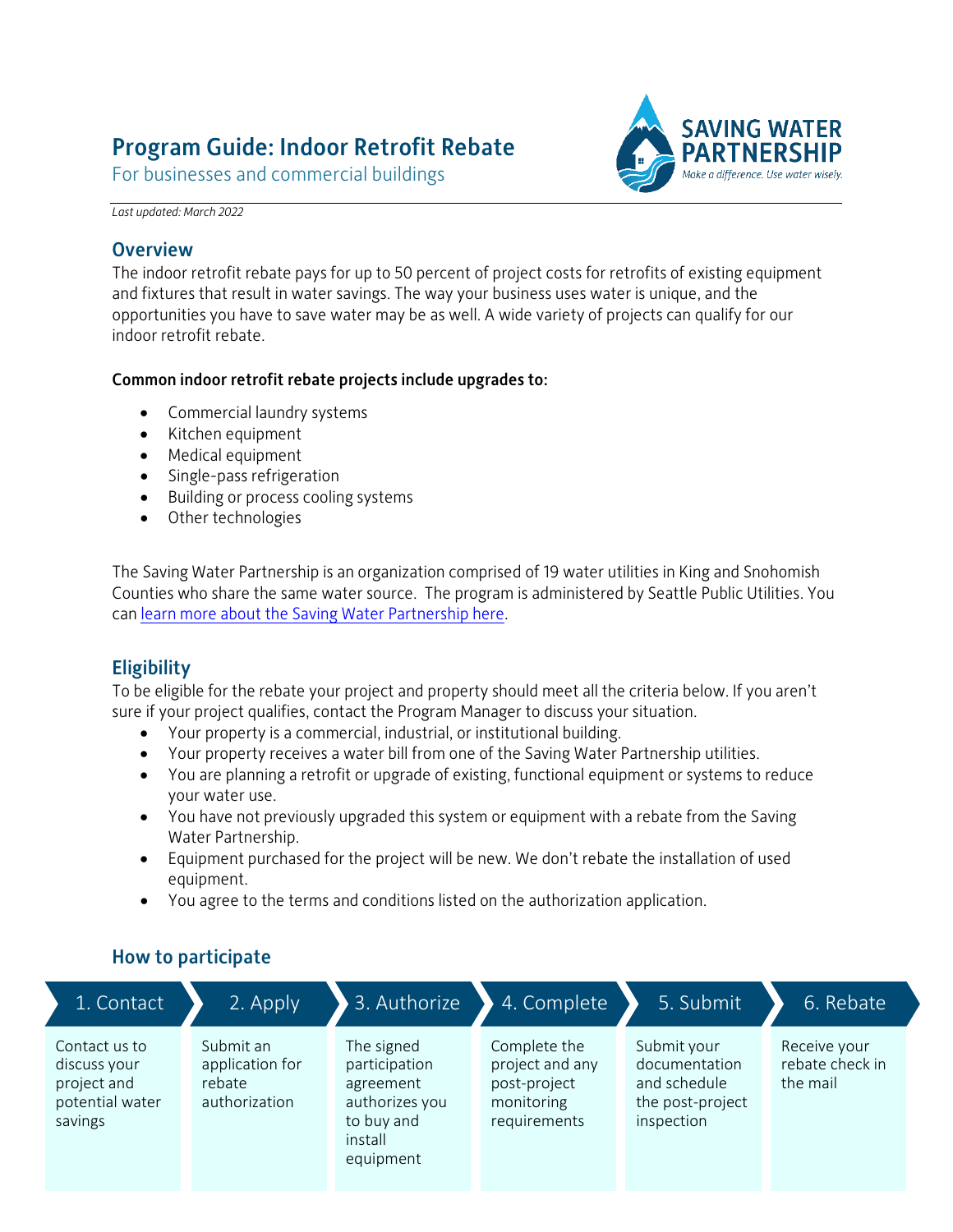#### Step 1: Contact us

Contact us when you are in the early planning stages of your project. We can help determine if your project is a good fit for a rebate. After getting some initial information, we'll likely schedule a site visit or call to discuss your project. You can contact Commercial Water Conservation Program Manager, Arielle Simmons-Steffen, at [arielle.simmons-steffen@seattle.gov](mailto:arielle.simmons-steffen@seattle.gov) or (206) 733-9137.

Be prepared to discuss the following questions:

- What is your proposed project?
- How does the project result in water savings?
- How much water will be saved by this project?
- What is the timeline for the project?
- Will the work be done in-house or through a contractor?
- Approximately how much will this project cost?

#### Step 2: Apply for rebate authorization

Submit the application for [rebate authorization.](http://www.savingwater.org/indoor-retrofit-rebates) When you submit the application, you'll need to provide:

- Water savings calculation. Include any assumptions used in the calculation such as equipment flow rates or baseline consumption.
- Project cost estimate. Include quotes and bids for equipment and installation that show the expected costs for labor, materials, and tax.
- Expected lifespan of the equipment.

If you need assistance figuring out how to collect and document this information, we are happy to help.

#### Step 3: Rebate authorization

After your application for rebate authorization has been reviewed, we will send you a participation agreement that includes the rebate amount. The document will go through an electronic signature process. You will sign first, then it will be routed to our Conservation Manager, then you will receive a fully executed version, which is your go-ahead to purchase equipment.

We may require a virtual or onsite pre-project inspection before we send the participation agreement.

#### Step 4: Complete project

After the fully executed participation agreement is received, buy and install authorized fixtures and equipment. Complete the project and fulfill any requirements agreed to in the participation agreement.

#### Step 5: Submit documentation for rebate payment

After the project is completed, you'll need to provide documentation to the Program Manager. Please provide:

- Itemized receipts and invoices
- Equipment cutsheets (if applicable)
- Completed and signed W-9
- Any other documentation specified in the participation agreement such as post-project submetering logs or flow rate measurements.

We may require a virtual or onsite post-project inspection before we send the rebate check.